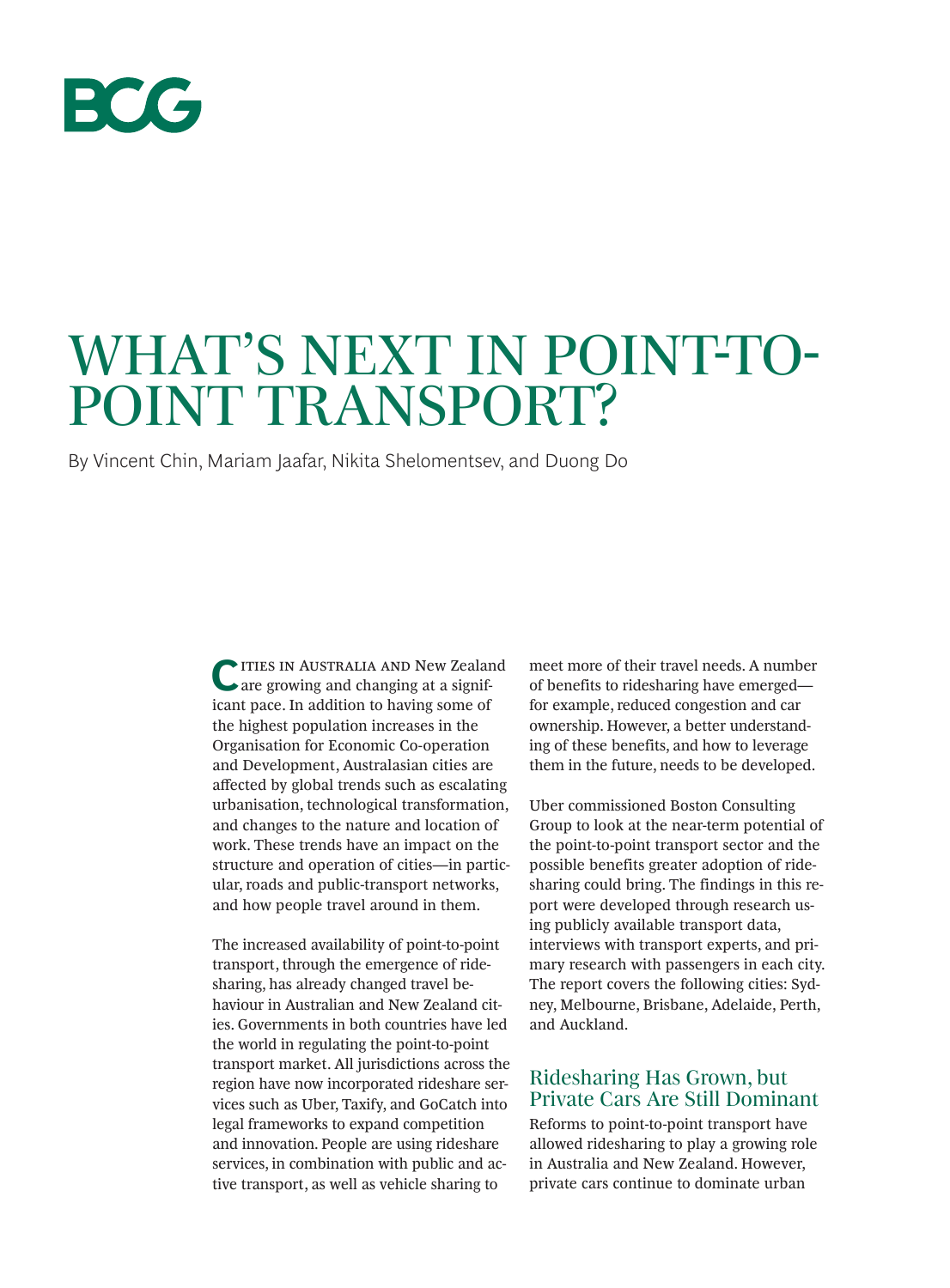transport systems. On average, private cars account for 83% of the total passenger-km travelled by motorised vehicles in 2017 across the six cities studied. (See Exhibit 1.)

High private-car use is due to a number of factors, including:

- Low population density in Australasian cities, which makes investment in public transport less efficient, particularly in outer urban areas
- High average incomes relative to the cost of car ownership, which makes cars more afordable
- Commuters' preference for using private cars because of the fexibility, privacy, and comfort they provide, especially in cities where public transport is arranged in a hub-and-spoke radial model

#### Road Congestion Is an Ongoing Challenge for Australasian Cities

High car ownership, sometimes poor access to public transport, and a growing population have made roads in Australian and New Zealand cities more and more congested. It is estimated that in 2017 congestion levels (defined as the additional time it takes to travel during peak congestion hours) ranged between 32% and 48%, averaging 39% in the six cities studied. (See Exhibit 2.)

Congestion imposes a large social and economic cost on cities. In the five Australian cities, the associated social cost of congestion—which includes extra travel time and variability, higher rates of fuel consumption, and poorer air quality—was estimated to be as much as AUD 19 billion in 2015.<sup>1</sup> As the private-car population continues to expand, the total social cost of congestion is expected to more than double the 2015 level by 2030—to AUD 40 billion.2

To address the dominance of private-car travel, governments in Australia and New Zealand have made sustained capital investments in public transport over the last few years. Local and state governments have also introduced initiatives to encourage the use of alternative travel options. These strategies include promoting active



**Sources:** Australia Ministry of Transport statistics; New Zealand Ministry of Transport statistics; Numbeo Traffic & Time Index, 2017; BCG survey; BCG analysis. **Note:** Walking is excluded from the calculation, although it represents a minor portion of modality at around 0%–3%.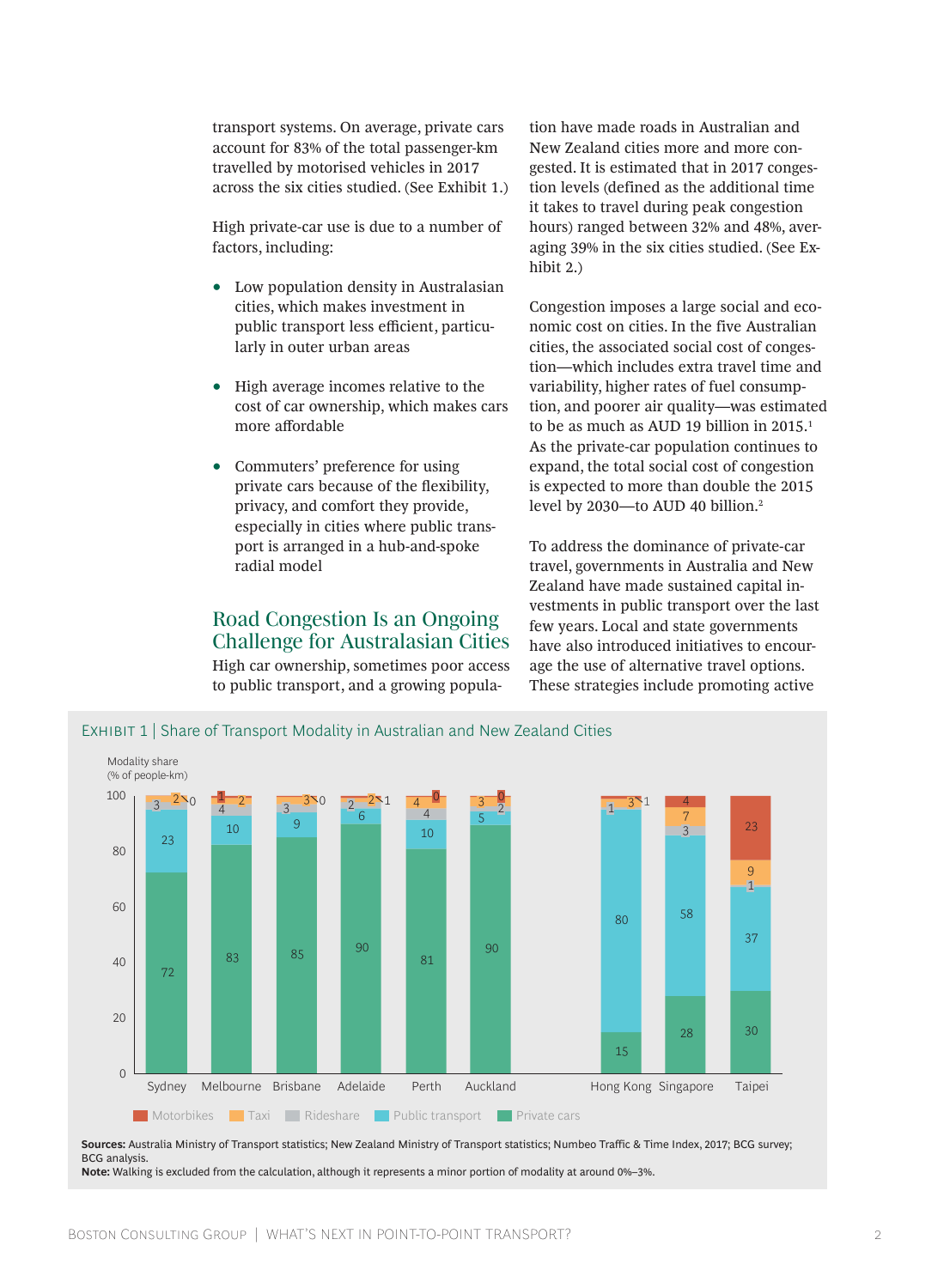

transport (walking and biking), vehicle sharing (such as GoGet and Car Next Door), and various bike-sharing networks.

However, because of the relatively low density of cities in Australia and New Zealand, the majority of households still face limited access to regular transport services. For example, only 35% of dwellings in Sydney, Melbourne, and Adelaide are within 400 metres of a public-transport stop that has a scheduled service at least every 30 minutes during weekday peak and shoulder periods (7 a.m. and 7 p.m.). In Perth, this figure drops to 18%, and it is between 11% and 13% in Brisbane.3

#### Shared Mobility Could Reduce Congestion in Several Ways

The congestion-policy challenge highlights the need for a different approach in how we operate and regulate our cities' transport systems. Policymakers will need to use a range of options to reduce congestion, such as managing demand and promoting efficient road usage through road pricing. However, this report explores how ridesharing could help by lowering car ownership, raising network utilisation through pooling, and improving access to public transport and thus the network's reach.

As point-to-point transport and other shared services grow in prominence, they are an increasingly competitive and viable alternative to private-car ownership in major urban areas. The average Australian metropolitan household now spends AUD 17,912 on transport costs annually.4

In particular, the economic case for households to remove their secondary cars is strong, because on average these cars are used much less than the primary cars they have 28% lower occupancy per trip (Exhibit 3) and are driven on 25% fewer days during the week. However, 50% to 62% of Australian and New Zealand households still own two or more cars (Exhibit 4), and 63% of survey respondents plan to buy a car in the next five years.

The high levels of car ownership in Australia and New Zealand indicate that industry and governments need to do more to improve the attractiveness of public transport and new mobility services such as ridesharing. The next wave of innovations in pointto-point transport will help with this. A range of new use cases for the technology introduced by ridesharing platforms will increase car occupancy and utilisation, and also improve access to public transport. These include: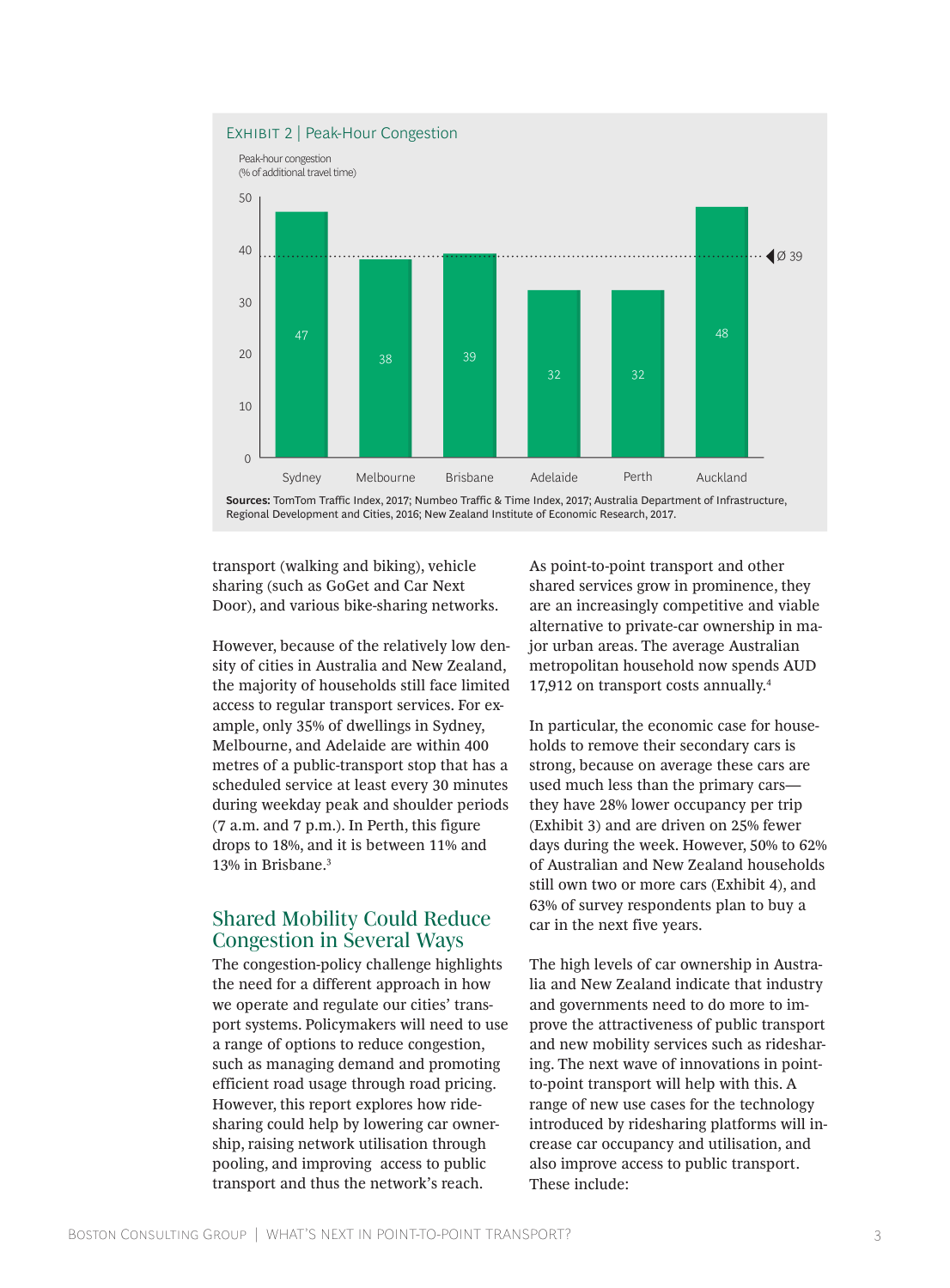

**Sources:** Demographic Resources Australia; New Zealand Transport & Vehicle Census, 2013; Economist Intelligence Unit; World Bank; BCG survey; BCG analysis.

- The introduction of **pooling trips** on rideshare services, to increase vehicle occupancy and passenger-km delivered per vehicle. Pooling has been available in taxis for a long time, but without the support of a technology platform.
- The use of **destination targeting for rideshare drivers to promote carpooling.** Destination targeting allows drivers to select the area they wish to drive to, matching them only with trips headed in that direction and thus reducing vehicle kilometres as well as, potentially, the number of cars on the road.
- **Promoting multimodality by integrating point-to-point and public-transport networks.** This will extend the reach of a city's public-transport spine, increasing transport access for citizens at more times of the day and night.
- **New forms of shared micro-mobility.** Enabling and investing in new forms of shared mobility, such as bikes and scooters, would create new options especially for shorter journeys—and may make choosing a mix of on-demand and public transport even more compelling.

• **On-demand public transport.** This leverages technology used in ridesharing to match and pool passengers to improve the efficiency and convenience of public-transport services.

These innovations may drive an even bigger step-change in the transport landscape than the initial introduction of rideshare services in Australia in 2012 and New Zealand in 2014. Whereas low-priced services could lead to some induced trip demand and switching from active or public transport to rideshare services, a robust network of urban mobility options has the potential to lead to more consumers choosing to forgo private-car ownership and opting for shared modes of transport instead. Reducing private-car ownership could deliver many broader economic and social benefits, such as decreasing congestion, freeing up urban space that was previously used for parking, and improving air quality.

## Looking to the Future

Australia and New Zealand's level-playing-field approach to point-to-point transport reform and encouragement of car-sharing has significant and still emerg-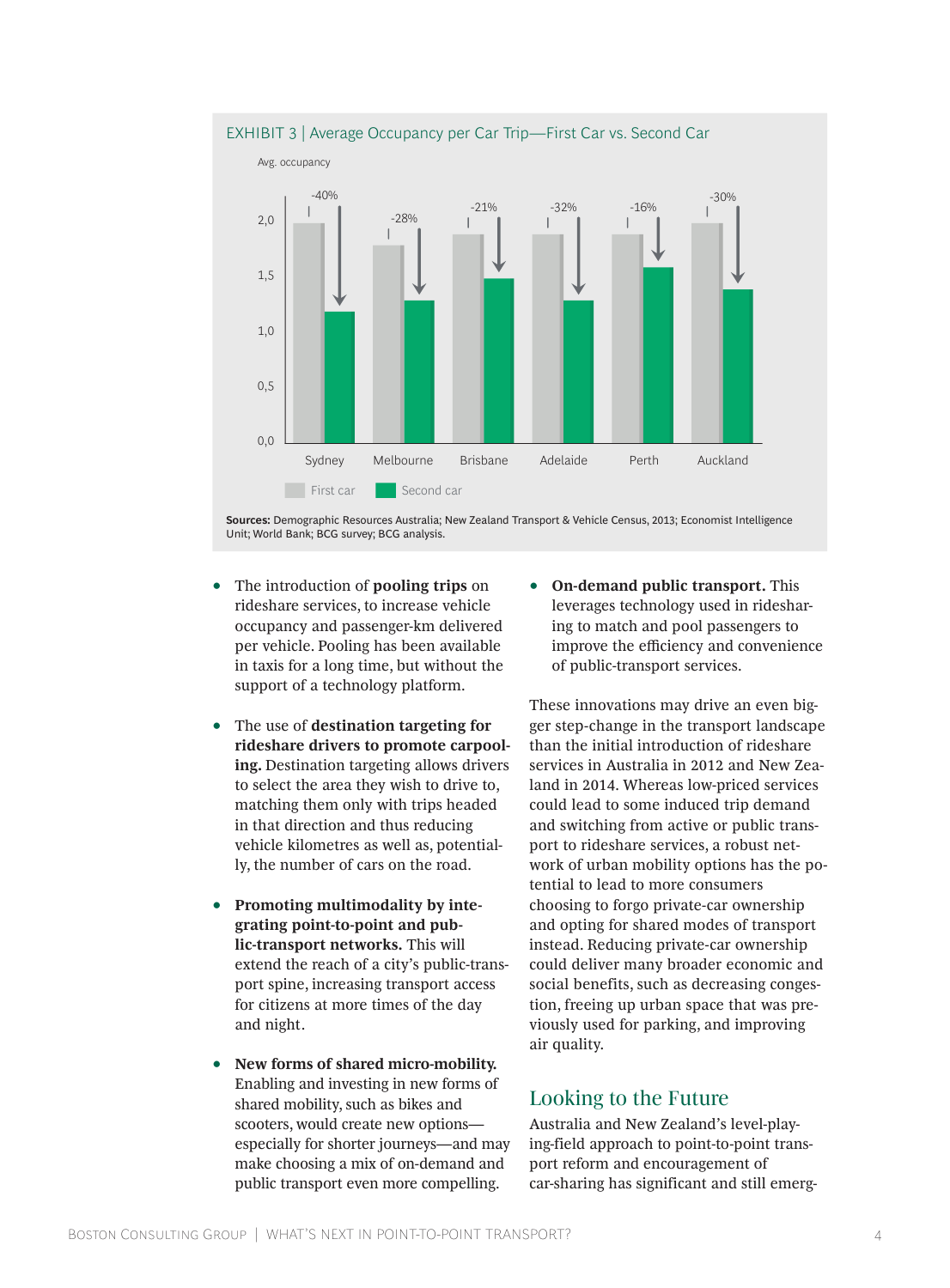

**Sources:** Demographic Resources Australia; New Zealand Transport & Vehicle Census, 2013; Economist Intelligence Unit; World Bank; BCG survey; BCG analysis.

> ing benefits. It has the potential to enhance urban mobility and livability, reduce reliance on private vehicles, and decrease congestion on the roads. Governments and point-to-point operators are already engaging with each other to accelerate these benefits and ensure that they are widely and equitably shared.

The transport system will continue to evolve in the future. New developments, like mobility as a service platform and autonomous vehicles, are certain to disrupt the transport ecosystem further. This inevitability only highlights the importance of collaboration between government and industry. As Australian and New Zealand cities grow and change in the future, it is crucial that innovation and technologyenabled mobility services be supported. This will help increase the accessibility and operation of our cities' transport systems.

#### **NOTES**

1 New Zealand Transport Agency Research Report 489, 2016; "Avoidable social cost includes private and business time costs, extra vehicle operating costs, and pollution costs," Australia Department of Infrastructure, Regional Development and Cities, Bureau of Infrastructure, Transport and Regional Economics, 2015. 2 Australia Department of Infrastructure, Regional Development and Cities, Bureau of Infrastructure, Transport and Regional Economics, 2015.

3 "Creating liveable cities in Australia," RMIT University, 2017.

4 Australian Automobile Association, Transport Affordability Index, March 2018.